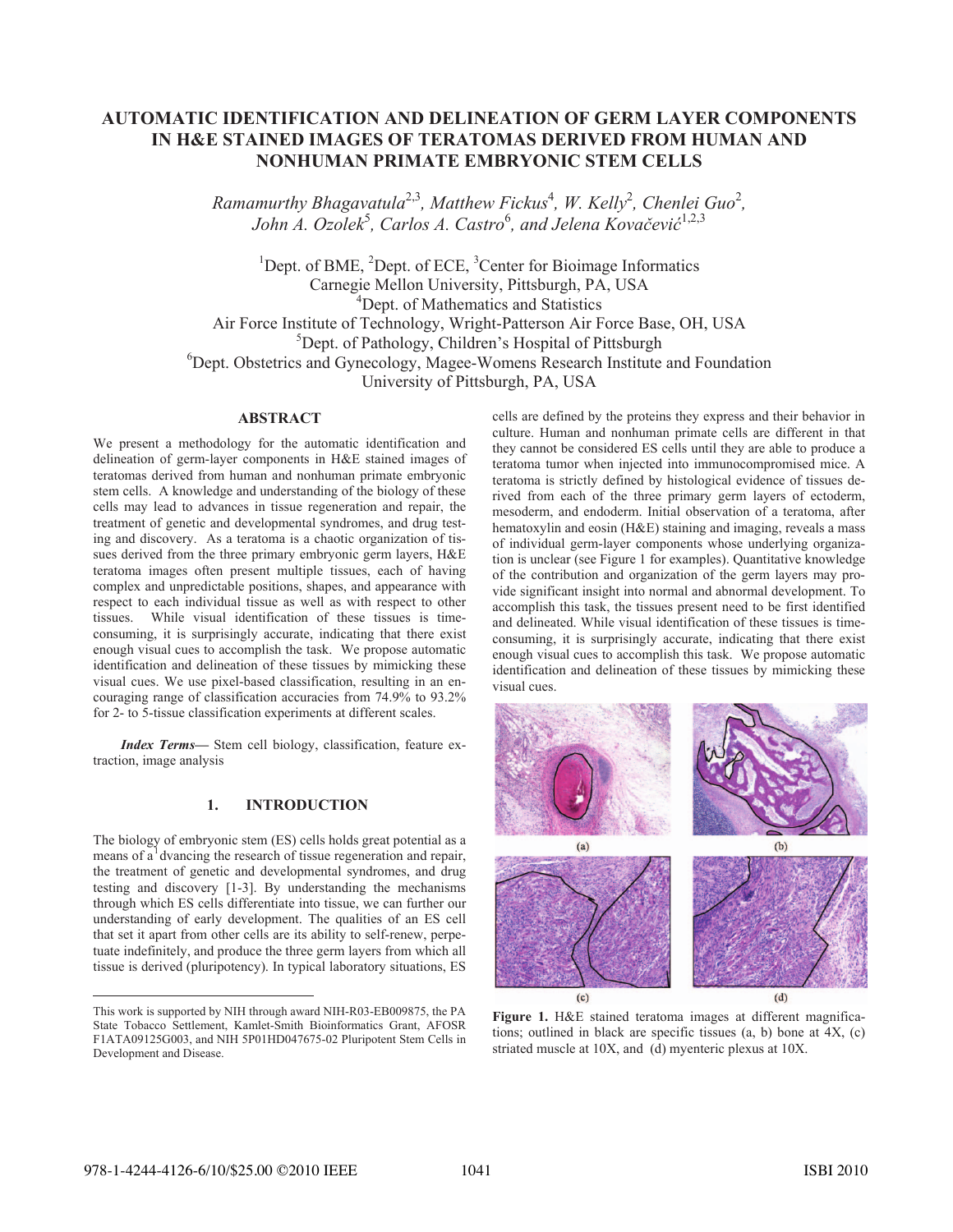There is a growing demand for image analysis to aid both clinical and research applications in pathology, such as the determination of the absence or presence and severity of cancers such as breast and prostate cancer. These problems are either binary classification tasks (malignant or benign), or continuous-state assignments (grading of severity of cancer) [4-7], and consider singleclass images precluding the need for segmenting the image into regions of interest (ROIs). A less common application is the classification of tissues in normal human systems [8]. Such applications take advantage of the known organization and relationships between different tissues in a given human system.

Our task is significantly more challenging due to the chaotic nature of teratomas. Unlike cancer detection/grading applications, our task is a multi-class problem that requires segmentation of any given image into ROIs, each of which contain only one tissue that must then be identified. Unlike classification of tissues in normal human systems, teratomas do not present any known regular organization or relationships between tissues. As a result, the identification and delineation of tissues in H&E stained images of teratomas is a rather general classification problem.

Other teratoma-specific challenges include occasional low intra-class similarity (one tissue type presents itself in many ways) and high inter-class similarity (multiple tissue types often have similar appearances) as shown in Figure 1. Additionally, since teratomas are masses of maturing tissue, the exact manifestation of a tissue changes depending on the age of the teratoma, introducing within each tissue type a series of subtypes with some common features, but also specific ones unique to the maturation stage.

We propose an algorithm for high-resolution classification of H&E images to automatically identify and delineate tissues. We create a set of scalable image features we term *histopathology vocabulary (HV)* to mimic the visual cues used by experts to perform this task. We implement these features in a multiscale fashion to describe and classify a given image at any given scale. Given increasingly finer scales, the resulting classifications will provide increasingly sharper delineations of tissues.

**Classification of Single-Tissue Images.** Our previous work focused on classification of single-tissue images in an effort to gauge the feasibility of developing an automated classification algorithm [9] with accuracy of 88% in a 6-tissue problem. As this algorithm classifies only single-tissue images, it requires segmentation when presented with multiple-tissue images. To automate the entire algorithm, we must automate segmentation as well.

We argue that our problem cannot be solved as segmentation followed by classification, but instead as a joint process. Many segmentation algorithms focus on performing segmentation based on apparent visual similarity or dissimilarity of regions, and are insufficient to segment teratomas into single-tissue ROIs. In addition to visual cues, there are textural and structural cues that must be included to achieve the level of segmentation we require. However, by using these cues, the distinction between segmentation and classification is lost, and thus, accurate segmentation of teratomas into single-tissue ROIs is identical to identification and delineation of tissues present in the teratoma, which is our focus in this work.

#### **2. HIGH-RESOLUTION CLASSIFICATION**

We begin by formalizing our notion of high-resolution classification of an image. Given an image *I* of size *M*×*N*, our goal is to assign a label to every one of a set of disjoint regions of size *w* that partition the image. For simplicity we only consider square regions. We will determine the function

$$
f_w(x_n, y_n|I) = c_n , \qquad (1)
$$

where  $x_n$  and  $y_n$  are the coordinates of the center of the *n*th disjoint region of size *w* in *I*, while  $c_n \in \{1, 2, ..., C\}$  is the class (tissue) label associated with the region such that

$$
f_w(x_{n,i}, y_{n,i}|I) = c_n , \qquad (2)
$$

where  $x_{n,i}$  and  $y_{n,i}$  are the coordinates of all pixels in the *n*th region, that is, all pairwise combinations of  $x_{n,i} \in \{x_n - w, ..., x_n + w\}$ and  $y_{n,i} \in \{y_n - w, ..., y_n + w\}$ . The highest possible resolution we can consider is when  $w = 0$  resulting in a separate classification of every pixel and the sharpest delineations of tissues. While we could sacrifice some sharpness by decreasing the resolution to gain computational efficiency and possibly increased resolution-specific accuracy, we choose not to do so as it would require a partitioning of the image into disjoint regions. Such regions may not always align themselves well to the actual contours of the tissue regions and thus reduce the accuracy of our delineation. We refer to highresolution classification as pixel-level classification.

Typically, pixel-level classification cannot be accomplished by looking at pixels in isolation, but rather with respect to their local neighborhood at a given scale (the size of the neighborhood). We consider multiple scales for many reasons, the most important being that a tissue is a collection of very local organization and appearance, in conjunction with typically medium-scale organization. Thus, we extract features from a pixel using the pixel itself and its local neighborhood; we call these features *local features*.

We must now determine which local features to use. As we are trying to mimic those visual cues used by experts, it is crucial to agree upon a common set of terms describing the features that are understood by both pathologists and engineers. We address this issue by developing such a set of terms we term *histopathology vocabulary (HV),* which we discuss next.

**Histopathology Vocabulary.** The purpose of the HV is to provide a set of terms, understood by both pathologists and engineers, to concisely and accurately describe the cues (visual, structural, etc.) used by pathologists, and thus guide our feature design. Additionally, these features should be robust and accurate mimicking the experts who are able to repeatedly and accurately perform the task.

Creation of the HV is simple and the basic formulation is not limited to this application only. While the formulation below is by no means unique or new, it is rarely used. We now list the basic steps of the HV formulation in the context of our application:

- 1. The pathologist describes (in as simple terms as possible) and ranks, in order of discriminative ability, the cues (visual, structural, etc.) used to manually identify each tissue type.
- 2. The engineer takes the pathologist's descriptions and translates them into terms with a clear computational synonym, but still in terms that are understandable by the pathologist.
- 3. The engineer describes tissue types using only the translated terms; the pathologist then attempts to identify the tissue types based only on the engineer's descriptions.
- 4. Terms that allow the pathologist to identify tissue types are included in the HV.

Using this formulation we have created an HV consisting of the following 10 terms: background/fiber color, lumen density, nuclei color, nuclei density, nuclei shape, nuclei orientation, nuclei organization, macro shape, cytoplasm color, and background tex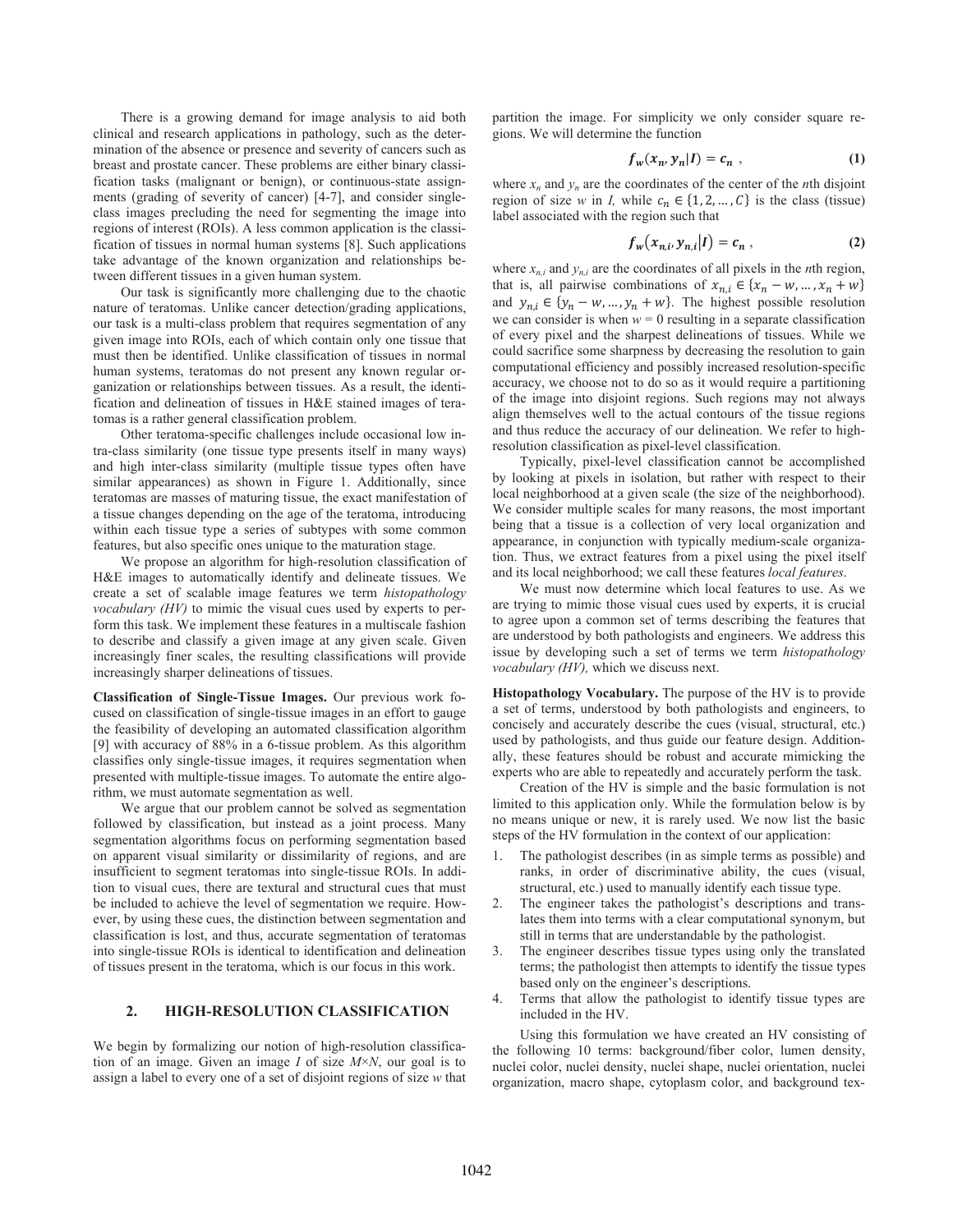ture. We have currently implemented the first 4 terms as local features and the experiments in this work use these 4 local features.

We now briefly describe each of our initial 4 features. Background/fiber color is the apparent/average color of a pixel/region not belonging to nuclei, cytoplasm, or lumen (regions to which none of the H&E stains bonded to), described using RGB values. Lumen density is the percentage of a given area occupied by lumen resulting in a scalar value ranging in value from 0 to 1. Nuclei color is the apparent/average color of a pixel/region belonging to nuclei, again described using RGB values. Nuclei density is analogous to lumen density but now for nuclei. For any given pixel, we will have an HV feature vector of length 8 (3 for each color feature and 1 each for density features) that concisely describes much of the identity of the various tissue types.

**HV Features.** We now describe the implementation of our HV features. A given image first undergoes H&E stain separation [8] resulting in a hematoxylin-stain image (H) and an eosin-stain image (E). Using these stain images, we create three binary masks representing the portions of the image belonging to nuclei, lumen, and background. Nuclei are identified by simply thresholding H to find sufficiently saturated regions which typically correspond to nuclei. Lumen is identified as regions where there is little contribution from either stain, and background is then determined as those regions not belonging to either nuclei or lumen.



**Figure 2:** HV feature-extraction methodology.

Given these binary masks, we compute the HV features locally and at every pixel location efficiently using filters. We must first consider the size (support) of the neighborhood around each pixel and the weighting we use for each pixel in the neighborhood. Typically, both the support and weighting of the neighborhood are dictated by a single filter. The filter's nonzero positions and values effectively determine which pixels belong to the neighborhood and how much each contributes to the feature. However, simple filtering of masked images will suffer from inclusion of the artificial effect of the mask itself. For example, when computing the local nuclei color, given a sufficiently large neighborhood, we will likely include in it regions which do not include any nuclei. As it is not desirable to include the effect of these "black" regions on the computed nuclei color, we could iteratively address each nuclei pixel and use values in its neighborhood that are identified as nuclei, at the cost of losing the computational advantages filters offer.

We propose to use a pair of filters to avoid these artifacts. We define a *pixel-count* filter that merely filters the binary mask of interest (for example, the nuclei mask) with a flat (all 1's) filter whose spatial support dictates the neighborhood to be considered. The result is an image where the value at any pixel is the number of *on* (nonzero) pixels in the mask in that neighborhood. Similarly,

we filter the masked image (for example, nuclei-only image) with a *pixel-value* filter whose values specify the spatial weighting to be applied in the neighborhood. The result is an image where the value at any pixel is the spatially-weighted sum of the *on* values of the masked image. Given these two images, we proceed to perform a pointwise division with the pixel-count result dividing the pixelvalue result. The result is an image where each pixel's value is the spatially-weighted sum of only the *on* pixels belonging to the mask. Using this formulation, we can quickly extract all 4 HV features for every pixel in the images.

**Classifier Training.** After generating HV features, we train and test a classifier to evaluate the efficacy of our features in the scope of pixel-level resolution. As the focus of our work is not the design of new classification algorithms, we use available algorithms, specifically, neural networks (NN) trained using backpropagation. Our use of NNs is motivated by our success using them in our previous work [9]. However, it is unclear whether or not existing classification algorithms are sufficiently powerful for this problem.

We now train our selected classifier over a set of training data. Since we are using pixels as our fundamental unit of data we have an over-abundance of data. It is, in fact, computationally infeasible to use all available data while training certain classifiers including NNs. Thus, given a set of training images, we must decide how many and which pixels from each training image to use. This is essentially an issue of overfitting, but not necessarily to the entire dataset but rather to the individual images. If we choose too many pixels from one image we risk learning the specific instances of tissues in that image as opposed to the tissue in general. Conversely, if we choose too few pixels we may not learn enough about the specific instances to account for its particular variations. Moreover, choosing many pixels from one image is not necessarily useful since spatially adjacent pixels are often highly correlated. However, there are instances where neighboring pixels within a tissue present very different appearances and thus potentially discriminative information. We will address this complex issue in future work; here, we choose to use random sampling of pixels within an image to create our training data.

## **3. EXPERIMENTS AND RESULTS**

We now present experiments and results which will evaluate the effectiveness of the overall algorithm while focusing on the influence of the HV features on performance.

**Dataset.** Teratomas are derived and serially sectioned as in [9], then H&E stained and imaged at 4X magnification resulting in 36 1600×1200 images. 15 tissues appear in these images although the exact number of instances of each tissue varies greatly.

**Experimental Setup.** We evaluate our algorithm in a series of 2-, 3-, 4-, and 5-tissue/class problems (see Table 1). Bone (B) and cartilage (C) are present in all experiments as they are relatively easily discriminable, while additional classes test the ability of the algorithm to maintain separation as the size of the problem grows.

In each problem we choose training and testing sets by first choosing 50% of images with relevant tissues for training. From each of these training images we randomly sample 1% of available pixels from each available relevant tissue. We insure that each tissue is present in at least one training image. The testing set is all available pixels of the relevant images not being used for training. Local HV features are computed for all pixels in the training and testing set. Both the pixel-count and pixel-value filters are flat